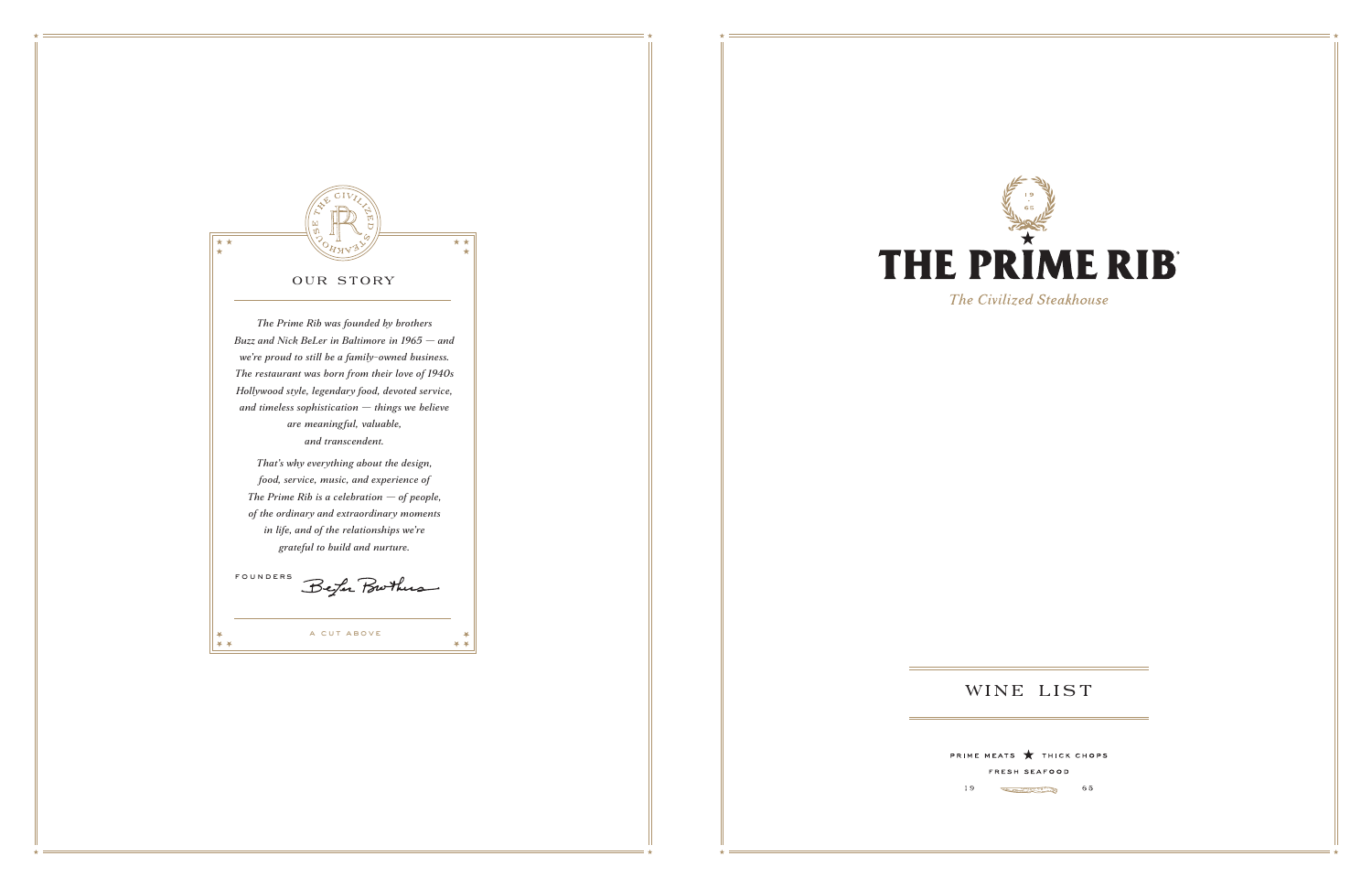### WINES BY THE GLASS

champagne — sparkling

red wines

champagne *G.H. Mumm, Grand Cordon, Brut NV* — 26 sparkling *Roederer Estate, Anderson Valley, NV* — 15 prosecco superiore *Villa Marcello, Treviso, Italy, NV* — 14

### WHITE WINES

chardonnay *Mer Soleil, Reserve, Santa Lucia, CA 2019* — 15 chardonnay *Trefethen Oak Knoll, Napa, CA 2019* — 17 pinot grigio *Bella Sera, Venezie, Italy 2020* — 11 SANCERRE *Terre de Princes, Loire, France* 2019 – 18 sauvignon blanc *Yealands, Marlborough, NZ 2020* — 14 reisling *Essence, Mosel Valley, Germany 2020* — 12 rose *Cape Bleue , France 2020* — 14

prosecco *Villa Marcrllo, Treviso, Italy, NV* — 54 brut rose *Albert Bichot, Beaune France, NV* — 63 BRUT *Louis Roeder Estate, Anderson Valley, NV* - 59

# **CHARDONNAY**

cabernet sauvignon *Louis Martini, CA 2018* — 14 cabernet sauvignon *Daou, Paso Robles 2020* — 17 cabernet sauvignon *Clos du Val, Napa Valley 2019* \_ 24 malbec *Alta Vista, Mendoza, Argentina 2019* — 13 merlot *Columbia Winery, Columbia Valley, WA 2018* — 14 super tuscan *Querciabella Mongrana, Tuscany, Italy 2019* — 15 zinfandel *Earthquake, Lodi California 2017* — 15 pinot noir *Resonance Willamette Valley 2019* — 18 pinot noir *Smith & Perry, Willamette Valley, OR 2018* — 14

# CHAMPAGNE

g.h. mumm*Grand Cordon, Brut NV* — 104 henriot *Mellesime, Brut, 2008* — 174 moet & chandon *Dom Perignon, Brut, 2010* — 362 laurent-perrier *La Cuvee, Brut, NV* — 123 veuve clicquot *Brut, NV* — 141 louis roedederer *Cristal, Brut, 2012* — 462 bollinger *La Grande Annee, 2012* — 286 taittinger *Comtes De Champagne, Rose, 2007* — 402 canard duchene *Cuvee Leonie, Brut Rose, NV* — 107

# sparkling wine

 $19 + x + 65$ 

cakebread *Napa Valley 2019* — 109 nickel&nickel *Truchard Vineyard, Napa 2019* — 119 domaine antonin guyon *Mersault-Charmes, 1 er CRU 2017* — 232 pahlmeyer jayson *Napa Valley 2017* — 102 kistler *Sonoma Mountain 2019* — 167 newton *Unfiltered, Napa Valley 2016* — 99 pahlmeyer *Napa Valley 2018* — 182 patz & hall *Sonoma Coast 2017* — 85 mer soleil *Reserve, Santa Lucia 2019* — 58 trefethen *Oak Knoll Napa Valley 2019* — 66 albert bichot *Poully Fuisse 2019* — 82

PRIME MEATS

 $DC + A$  MD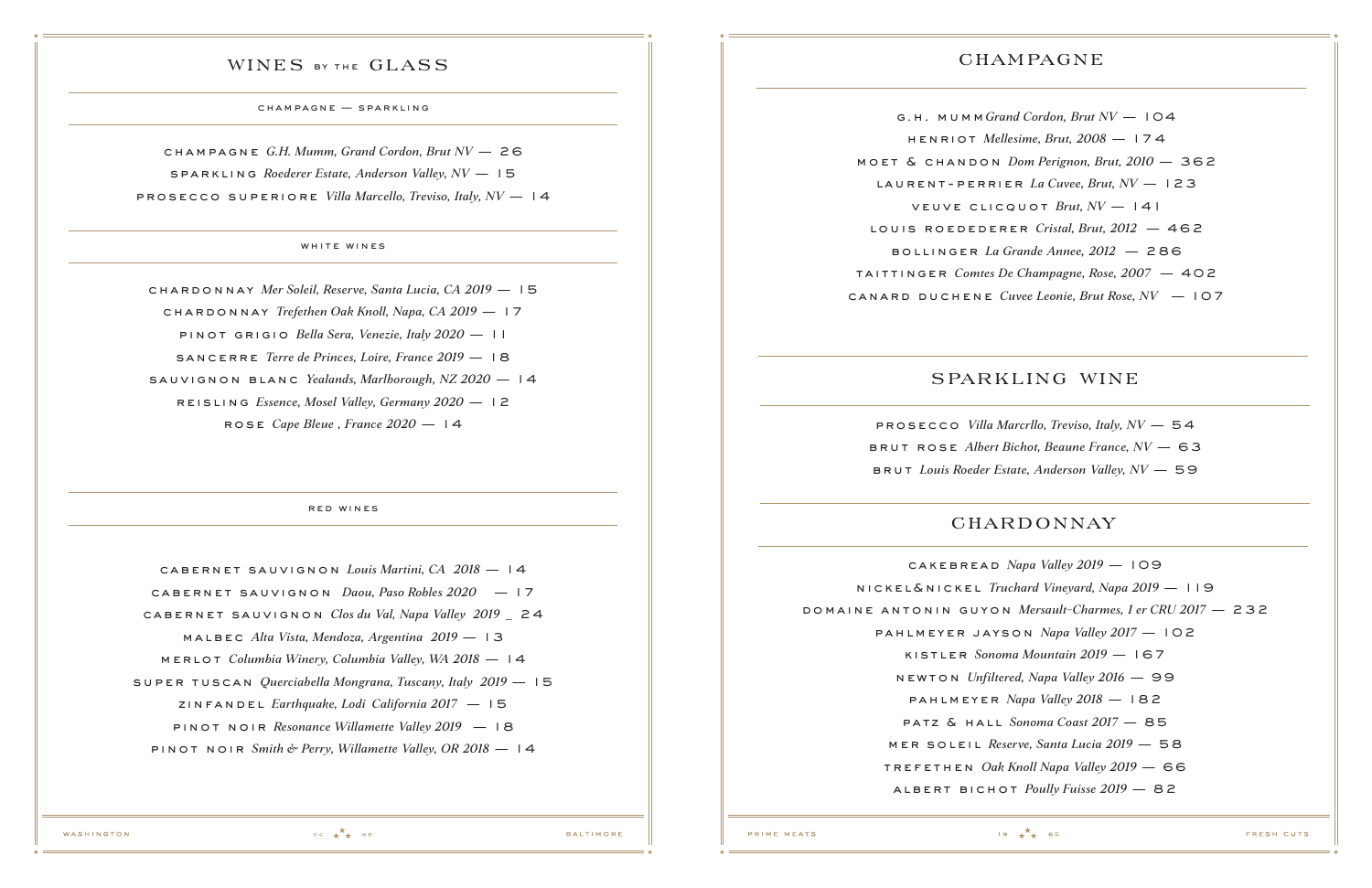termes tinta de toro *Tempranillo 2017* — 67

sancerre *Terre de Princes, Loire 2019* — 7 1

new zea lan d

Yealands *Marlborough 2020* — 50

usa — california

cakebread *Napa Valley 2018* — 69

frogs leap *Napa Valley 2018* — 64

merry edwards *Russian River Valley 2019* — 79

### other light white wine

### sauvignon blanc

**FRANCE** 

 pinot grigio *Santa Margherita, Valdige, Italy 2020* — 69 pinot grigio *Bella Sera, Venezie, Italy 2020* — 44 pinot bianco*, Elana Walch, Kristallberg,Tramin, Italy 2019* — 76 rose *Jean-Luc Colombo, Cape Bleue, France 2020* — 54 riesling *Essence, Mosel Valley, Germany 2019* — 46

### pinot noir

 $USA - CALIFORMIA$ 

# french reds

ramone bilbao *Rioja, Gran Reserva 2011* — 84 baronia *Rioja, Gran Reserva 2012* — 76 shiraz & petit syrah

crossbarn "paul hobbs" *Sonoma Coast 2018* — 83 maggy hawk *Jolie Anderson Valley 2017* — 137 kosta browne *Gap's Crown 2018* — 292 kosta browne *Sonoma Coast 2019* — 183 emeritus *Halberg Ranch, Russian River 2016* — 89 usa — oregon penner ash *Yamhill Carlton, Willamette Valley 2018* — 122 lemelson *Stermer Vineyard, Oregon 2015* — 101 ponzi *Laurel District, Willamette Valley 2017* — 86 smith & perry *Willamette Valley 2018* — 54 resonance *Willamette Valley 2019* — 72 adelsheim *Breaking Ground, Chehalem Mountain 2015* — 105

pauillac *Chateau Pontet-Canet 2011* — 312 pauillac *Chateau Pontet-Canet 2015* — 349 pauillac *Chateau Clerc Milon, Grand Cru 2017* — 256 pomerol *l' Hospitalet de Gazin* — 147 saint-emilion *Lassegue, Grand Cru 2018* — 152 segla *Margaux 2014* — 174 chateauneuf du pape *Chateau de Beacastel 2019* — 188 chateauneuf du pape *Chateau La Nerthe 2017* — 137 pinot noir domain bertagna *Bourgogne Hautes Cotes De Nuits 2018* — 76

ALLEGRINI Amarone Valpolicella Classico 2016 - 167 ARGIANO Brunello Di Montalcino 2017 - 146 ANTINORI Tignanello, Tuscany  $2018 - 237$ GUIDO ALBERTO (BY SASSICAIA) Tenuta San Guido, Bolgheri 2019 - 138 PIO CESARE Borolo, Piedmont 2016 - I68 TENUTA DI NOZZOLE Chianti Classico Reserva 2017 - 64 QUERCIABELLA Super Tuscan 2019 - 60 SASSICAIA Tenuta San Guido, Bolgheri 2017 - 450 SASSICAIA Tenuta San Guido, Bolgheri 2018 - 460

# italian reds

 $19 + x + 65$ 

# rioja spanish red

molly dooker *The Boxer, Mcclaren Vale, Australia 2018* — 79 stags leap winery *Napa Valley 2018* — 94 caymus-suisun *Grand Durif, Suisun Valley 2018* — 101

PRIME MEATS

**BALTIMORE** 

WASHINGTON

 $DC + A$  MD